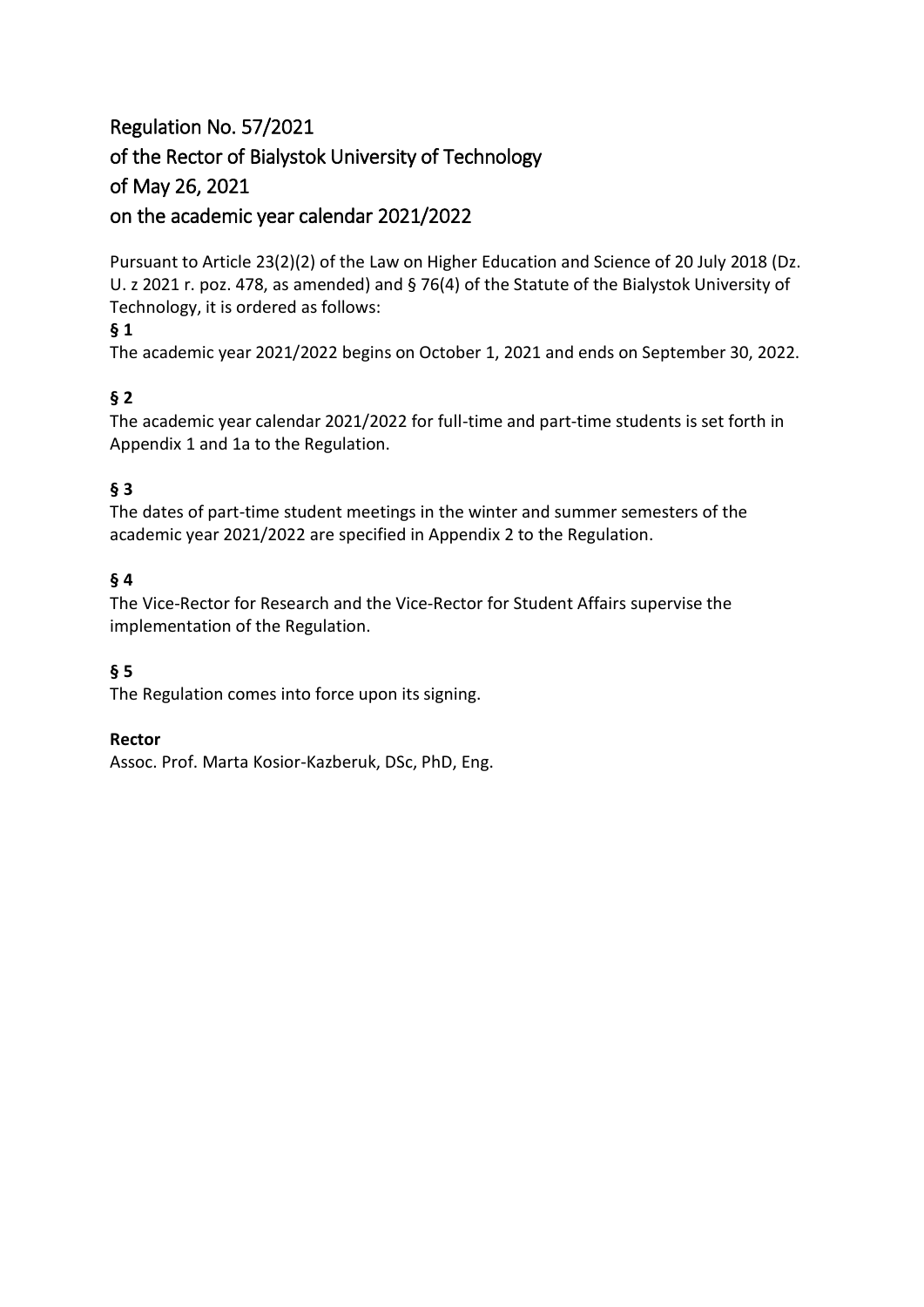### Appendix No. 1 to the Regulation No. 57/2021 by the Rector

### THE ACADEMIC YEAR CALENDAR 2021/2022

#### WINTER SEMESTER 2021/2022

| <b>MONTH</b>                                     | October |  |    |                  | <b>November</b> |  |    |           | <b>December</b> |    |                |     |              | January   |  |     |                   | February                 |          |              |                     |        |    |
|--------------------------------------------------|---------|--|----|------------------|-----------------|--|----|-----------|-----------------|----|----------------|-----|--------------|-----------|--|-----|-------------------|--------------------------|----------|--------------|---------------------|--------|----|
| Monday                                           |         |  |    | 18               | 25              |  | o  | 15        | 22              | 29 |                | 13. | nn.<br>zu    |           |  | 10  |                   | $24$ (II)                |          |              | 14                  |        | 28 |
| Tuesday                                          |         |  |    | 19               | 26              |  | n* | 16        | 23              | 30 |                | 14  | o.           |           |  | 4.4 | 18                | 25(1)                    |          |              | 15                  | 22     |    |
| Wednesday                                        |         |  |    | 20               | 27              |  | 10 | 47<br>-11 | $24**$          |    |                | 15  | nn.<br>$\mu$ | <b>DO</b> |  | 12  | 19                | 26(1)                    |          |              | 16                  | 23     |    |
| Thursday                                         |         |  | 14 | $\sim$           | 20<br>۷C        |  |    | 18        | nE.             |    |                | 16  | no.<br>20    | $\sim$    |  | 13  | 20                | $27$ (I/II ***)          |          | 10           | 17                  | 24     |    |
| Friday                                           |         |  |    | nn<br>$\epsilon$ | 20<br>$\sim$    |  |    | 19        | ne.<br>ΖU       |    |                | 47  | 94           |           |  | 14  | $^{24}$<br>$\sim$ | 28 (I/II ***)            |          | 11           | 18                  | 25     |    |
| Saturday                                         |         |  |    | 23               | 30              |  | 13 | 20        | 07              |    |                | 18  | --           |           |  | 15  | 22                | 29                       |          | 12           | 19                  | 26     |    |
| Sunday                                           |         |  |    | $^{\circ}$       | 24              |  | 14 | 21        | 28              |    | $\overline{a}$ | 19  | $\sim$       |           |  | 16  | 23                | 30                       |          | 13           | 20                  | 27     |    |
| I - even-numbered week<br>II - odd-numbered week |         |  |    |                  |                 |  |    |           |                 |    |                |     |              |           |  |     |                   | I - II and<br>1.7.11.999 | $111***$ | <b>START</b> | $\sim$<br>$\lambda$ | $\sim$ |    |
| Part-time student meetings                       |         |  |    |                  |                 |  |    |           |                 |    |                |     |              |           |  | 10  |                   |                          |          |              |                     |        |    |

\* 09.11.2021 - classes as on an odd-numbered Thursday

\*\* 24.11.2021 - classes as on an odd-numbered Friday

\*\*\* On 27.01-02.02.2022 the classes are as on both even and odd-numbered weeks; each class lasts 1 hour.

#### SUMMER SEMESTER 2021/2022

| <b>MONTH</b>                                     | <b>February /March</b> |    |    |                | <b>March/April</b> |     |    |    |          | May    |        |        |              | June /July |            |  |                    |            | September       |  |    |     |                 |    |
|--------------------------------------------------|------------------------|----|----|----------------|--------------------|-----|----|----|----------|--------|--------|--------|--------------|------------|------------|--|--------------------|------------|-----------------|--|----|-----|-----------------|----|
| Monday                                           | 21                     | 28 |    | $\overline{A}$ | $\Omega$           | 28  |    |    |          |        |        |        | 4.0          | 23         | 30         |  | 13(1)              | 20         | 27              |  |    | 12  | 19              | 26 |
| Tuesday                                          | 22                     |    |    | 15             | 00<br>"            | 29  |    | 12 |          | $\sim$ |        | 10     |              | 24         | <b>CLA</b> |  | 14(1)              | 21         | 28              |  |    |     | 20 <sup>o</sup> | 27 |
| Wednesday                                        | 23                     |    |    | 16             | C.<br>$\sim$       | 30  |    | 13 | $20*$    | 27     |        | 11     |              | $25***$    |            |  | 15(1)              | 22         | 29              |  |    | 14  |                 | 28 |
| Thursday                                         | 24                     |    | 10 | 47             | 24                 | . . |    | 14 | $^{0.4}$ | 28     |        | $12**$ |              | 26         |            |  |                    | 23         | 30 <sup>°</sup> |  |    | 4.5 |                 | 29 |
| Friday                                           | 25                     |    |    | 18             | OE.<br>zu          |     |    |    | າາ       | 29     |        | 13     | nn<br>$\sim$ | $^{07}$    |            |  | 17 /1/11 ****      | 24         |                 |  |    | 16  |                 | 30 |
| Saturday                                         | 26                     |    |    | 19             | 26                 |     |    |    |          | 30     |        |        | $^{24}$      | 28         |            |  | 18                 | 25         |                 |  |    | 47  | 24              |    |
| Sunday                                           | 27                     |    | 13 | no.<br>zu      | 67                 |     | 10 |    | -94      |        | $\sim$ | 15     | 22           | 29         |            |  | 19                 | 26         |                 |  | 44 | 18  | 25              |    |
| I - even-numbered week<br>II - odd-numbered week |                        |    |    |                |                    |     |    |    |          |        |        | ш      |              |            |            |  | I oraz<br>$111***$ | $111$ **** |                 |  |    |     |                 |    |
| Part-time student meetings                       |                        |    |    |                |                    |     |    |    |          |        |        |        |              |            |            |  |                    |            |                 |  |    |     |                 |    |

\* 20.04.2022 - classes as on an even or odd-numbered Friday (depending on the date of Student Culture Days - Juwenalia 2022)

\*\* 12.05.2022 - classes as on an odd-numbered Tuesday

\*\*\* 25.05.2022 - classes as on an odd-numbered Monday

\*\*\*\* On 17-23.06.2022 the classes are as on both even and odd-numbered weeks; each class lasts 1 hour

Between May 6-27, 2022, at the request of Student Self-Government of the Bialystok University of Technology, one Friday will be announced as a day off for full-time students due to the Student Culture Days - Juwenalia 2022

Final exam period, resit exam period and semester registration for the courses with practical profile may be organized differently as set out by the Dean of the Faculty

classes

LEGEND:

days off

final exam period

resit exam period

registration for the semester